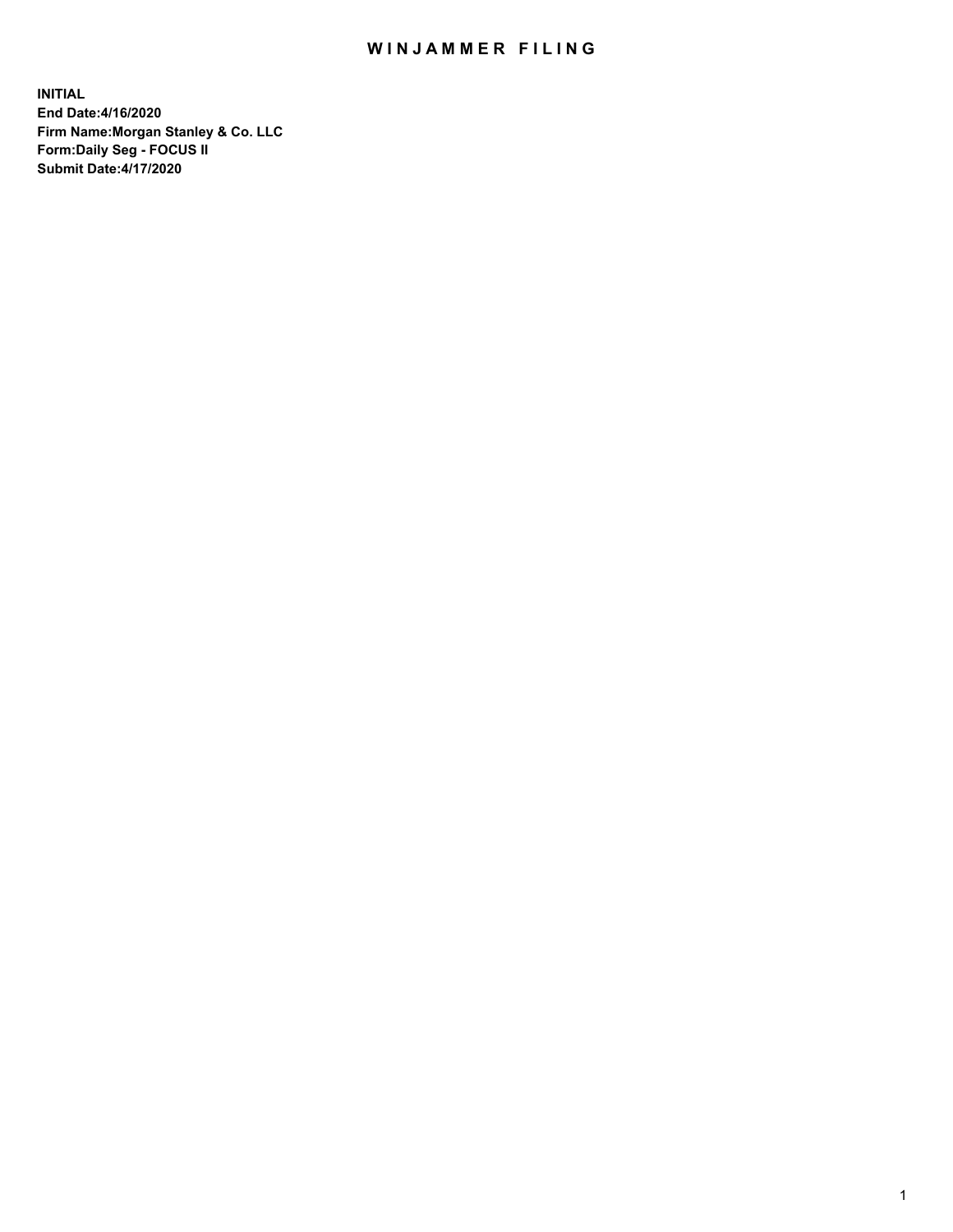**INITIAL End Date:4/16/2020 Firm Name:Morgan Stanley & Co. LLC Form:Daily Seg - FOCUS II Submit Date:4/17/2020 Daily Segregation - Cover Page**

| Name of Company                                                                                          | Morgan Stanley & Co. LLC     |
|----------------------------------------------------------------------------------------------------------|------------------------------|
| <b>Contact Name</b>                                                                                      | <b>Ikram Shah</b>            |
| <b>Contact Phone Number</b>                                                                              | 212-276-0963                 |
| <b>Contact Email Address</b>                                                                             | Ikram.shah@morganstanley.com |
|                                                                                                          |                              |
| FCM's Customer Segregated Funds Residual Interest Target (choose one):<br>a. Minimum dollar amount: ; or | 235,000,000                  |
| b. Minimum percentage of customer segregated funds required:% ; or                                       | <u>0</u>                     |
| c. Dollar amount range between: and; or                                                                  | <u>00</u>                    |
| d. Percentage range of customer segregated funds required between: % and %.                              | 0 <sup>0</sup>               |
| FCM's Customer Secured Amount Funds Residual Interest Target (choose one):                               |                              |
| a. Minimum dollar amount: ; or                                                                           | 140,000,000                  |
| b. Minimum percentage of customer secured funds required:%; or                                           | <u>0</u>                     |
| c. Dollar amount range between: and; or                                                                  | <u>0 0</u>                   |
| d. Percentage range of customer secured funds required between:% and%.                                   | 0 Q                          |
| FCM's Cleared Swaps Customer Collateral Residual Interest Target (choose one):                           |                              |
| a. Minimum dollar amount: ; or                                                                           | 92,000,000                   |
| b. Minimum percentage of cleared swaps customer collateral required:% ; or                               | <u>0</u>                     |
| c. Dollar amount range between: and; or                                                                  | 0 Q                          |
| d. Percentage range of cleared swaps customer collateral required between:% and%.                        | 0 <sub>0</sub>               |

Attach supporting documents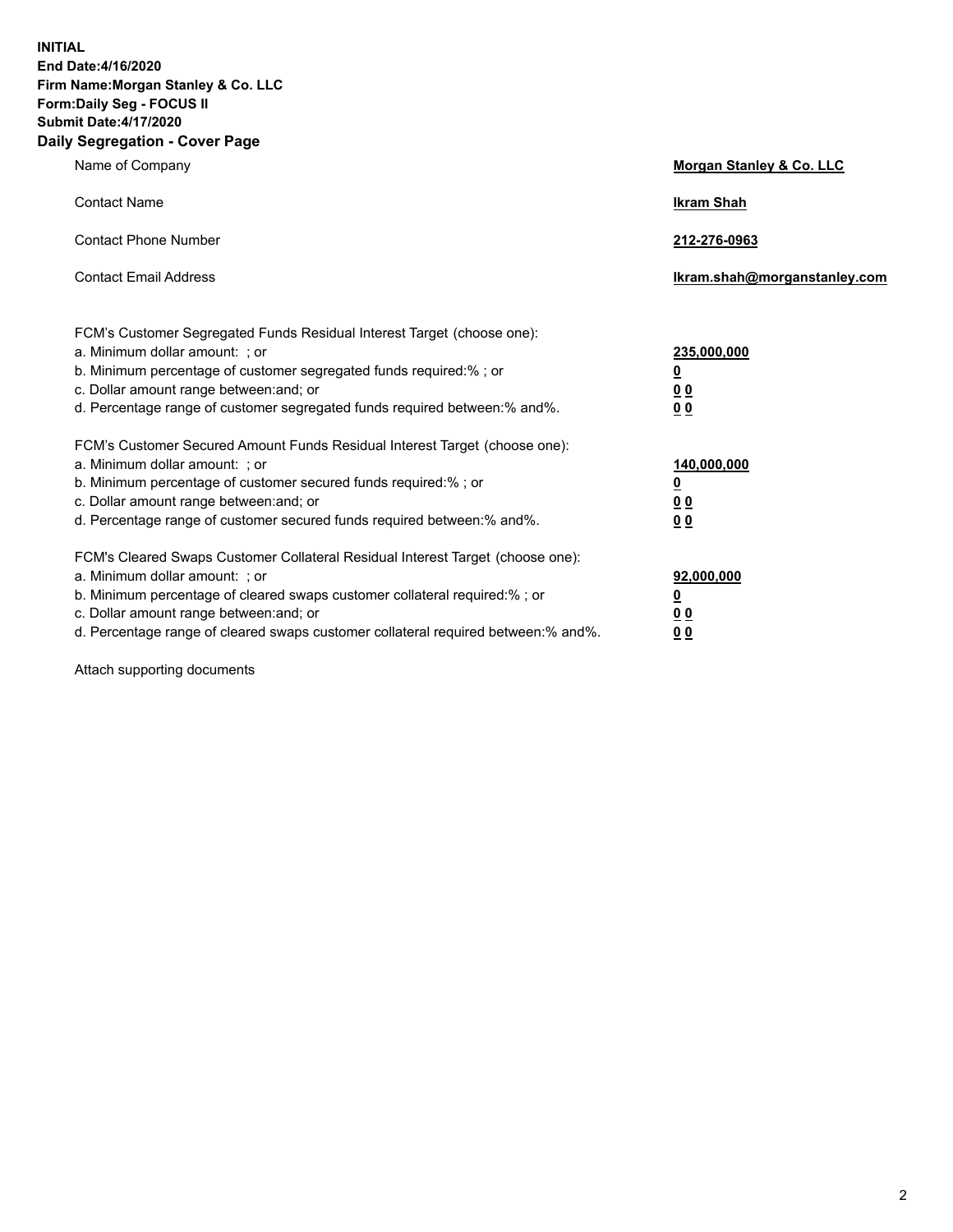## **INITIAL End Date:4/16/2020 Firm Name:Morgan Stanley & Co. LLC Form:Daily Seg - FOCUS II Submit Date:4/17/2020 Daily Segregation - Secured Amounts** Foreign Futures and Foreign Options Secured Amounts Amount required to be set aside pursuant to law, rule or regulation of a foreign government or a rule of a self-regulatory organization authorized thereunder **0** [7305] 1. Net ledger balance - Foreign Futures and Foreign Option Trading - All Customers A. Cash **4,503,424,138** [7315] B. Securities (at market) **2,850,645,573** [7317] 2. Net unrealized profit (loss) in open futures contracts traded on a foreign board of trade **-224,264,235** [7325] 3. Exchange traded options a. Market value of open option contracts purchased on a foreign board of trade **18,653,598** [7335] b. Market value of open contracts granted (sold) on a foreign board of trade **-22,670,240** [7337] 4. Net equity (deficit) (add lines 1. 2. and 3.) **7,125,788,834** [7345] 5. Account liquidating to a deficit and account with a debit balances - gross amount **129,874,491** [7351] Less: amount offset by customer owned securities **-128,506,691** [7352] **1,367,800** [7354] 6. Amount required to be set aside as the secured amount - Net Liquidating Equity Method (add lines 4 and 5) **7,127,156,634** [7355] 7. Greater of amount required to be set aside pursuant to foreign jurisdiction (above) or line 6. **7,127,156,634** [7360] FUNDS DEPOSITED IN SEPARATE REGULATION 30.7 ACCOUNTS 1. Cash in banks A. Banks located in the United States **264,530,503** [7500] B. Other banks qualified under Regulation 30.7 **362,722,947** [7520] **627,253,450** [7530] 2. Securities A. In safekeeping with banks located in the United States **1,128,847,579** [7540] B. In safekeeping with other banks qualified under Regulation 30.7 **0** [7560] **1,128,847,579** [7570] 3. Equities with registered futures commission merchants A. Cash **11,478,494** [7580] B. Securities **0** [7590] C. Unrealized gain (loss) on open futures contracts **2,804,242** [7600] D. Value of long option contracts **0** [7610] E. Value of short option contracts **0** [7615] **14,282,736** [7620] 4. Amounts held by clearing organizations of foreign boards of trade A. Cash **0** [7640] B. Securities **0** [7650] C. Amount due to (from) clearing organization - daily variation **0** [7660] D. Value of long option contracts **0** [7670] E. Value of short option contracts **0** [7675] **0** [7680] 5. Amounts held by members of foreign boards of trade A. Cash **4,154,922,605** [7700] B. Securities **1,721,797,994** [7710] C. Unrealized gain (loss) on open futures contracts **-227,068,476** [7720] D. Value of long option contracts **18,653,598** [7730] E. Value of short option contracts **-22,670,240** [7735] **5,645,635,481** [7740] 6. Amounts with other depositories designated by a foreign board of trade **0** [7760] 7. Segregated funds on hand **0** [7765] 8. Total funds in separate section 30.7 accounts **7,416,019,246** [7770] 9. Excess (deficiency) Set Aside for Secured Amount (subtract line 7 Secured Statement Page 1 from Line 8) **288,862,612** [7380]

- 10. Management Target Amount for Excess funds in separate section 30.7 accounts **140,000,000** [7780]
- 11. Excess (deficiency) funds in separate 30.7 accounts over (under) Management Target **148,862,612** [7785]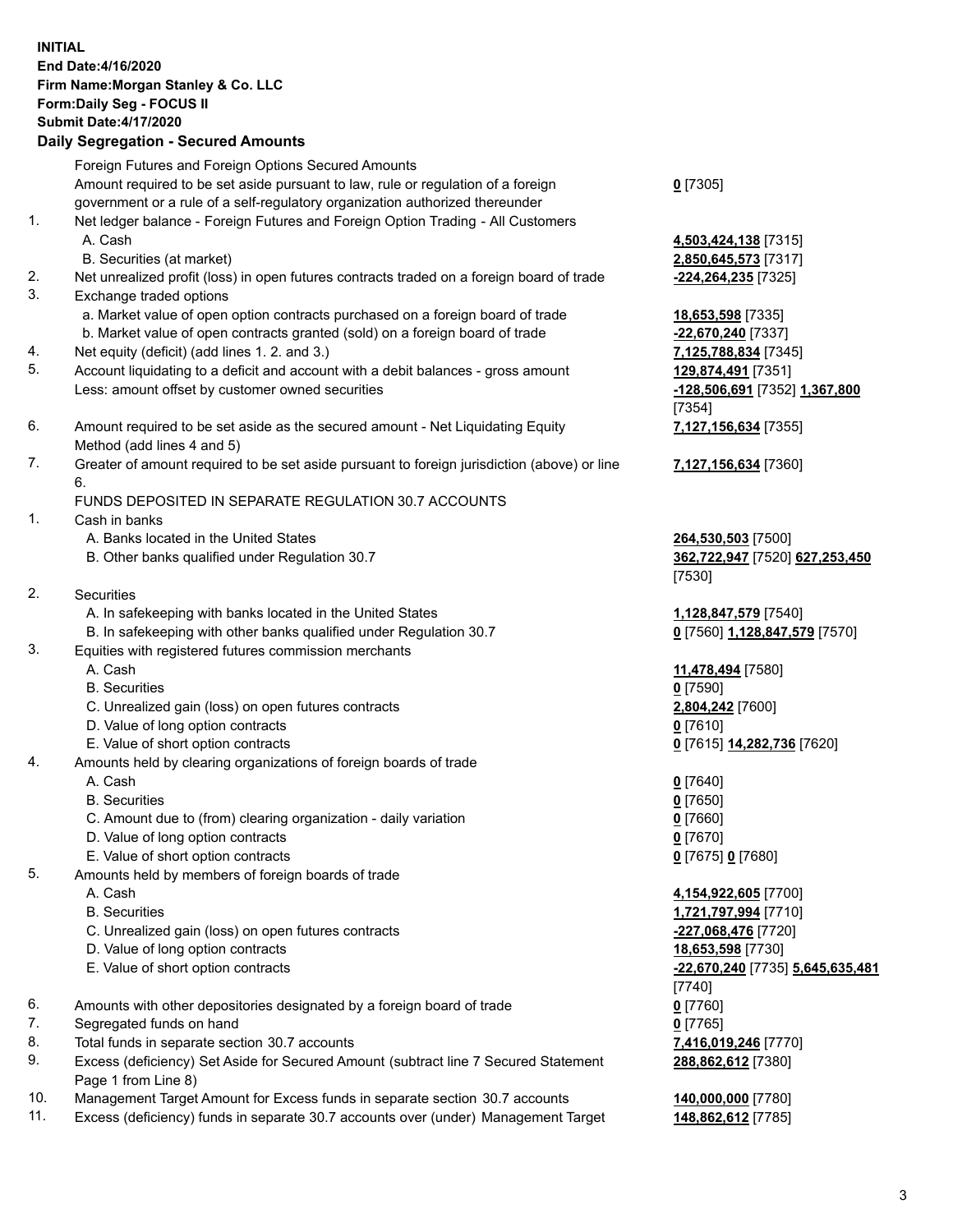**INITIAL End Date:4/16/2020 Firm Name:Morgan Stanley & Co. LLC Form:Daily Seg - FOCUS II Submit Date:4/17/2020 Daily Segregation - Segregation Statement** SEGREGATION REQUIREMENTS(Section 4d(2) of the CEAct) 1. Net ledger balance A. Cash **11,439,946,100** [7010] B. Securities (at market) **9,848,852,641** [7020] 2. Net unrealized profit (loss) in open futures contracts traded on a contract market **6,753,378,478** [7030] 3. Exchange traded options A. Add market value of open option contracts purchased on a contract market **635,873,751** [7032] B. Deduct market value of open option contracts granted (sold) on a contract market **-587,221,335** [7033] 4. Net equity (deficit) (add lines 1, 2 and 3) **28,090,829,635** [7040] 5. Accounts liquidating to a deficit and accounts with debit balances - gross amount **936,436,845** [7045] Less: amount offset by customer securities **-933,329,319** [7047] **3,107,526** [7050] 6. Amount required to be segregated (add lines 4 and 5) **28,093,937,161** [7060] FUNDS IN SEGREGATED ACCOUNTS 7. Deposited in segregated funds bank accounts A. Cash **4,264,012,602** [7070] B. Securities representing investments of customers' funds (at market) **0** [7080] C. Securities held for particular customers or option customers in lieu of cash (at market) **2,550,646,893** [7090] 8. Margins on deposit with derivatives clearing organizations of contract markets A. Cash **14,591,861,360** [7100] B. Securities representing investments of customers' funds (at market) **0** [7110] C. Securities held for particular customers or option customers in lieu of cash (at market) **7,298,205,748** [7120] 9. Net settlement from (to) derivatives clearing organizations of contract markets **20,025,200** [7130] 10. Exchange traded options A. Value of open long option contracts **635,873,751** [7132] B. Value of open short option contracts **-587,221,335** [7133] 11. Net equities with other FCMs A. Net liquidating equity **13,211,165** [7140] B. Securities representing investments of customers' funds (at market) **0** [7160] C. Securities held for particular customers or option customers in lieu of cash (at market) **0** [7170] 12. Segregated funds on hand **0** [7150] 13. Total amount in segregation (add lines 7 through 12) **28,786,615,384** [7180] 14. Excess (deficiency) funds in segregation (subtract line 6 from line 13) **692,678,223** [7190] 15. Management Target Amount for Excess funds in segregation **235,000,000** [7194]

16. Excess (deficiency) funds in segregation over (under) Management Target Amount Excess

**457,678,223** [7198]